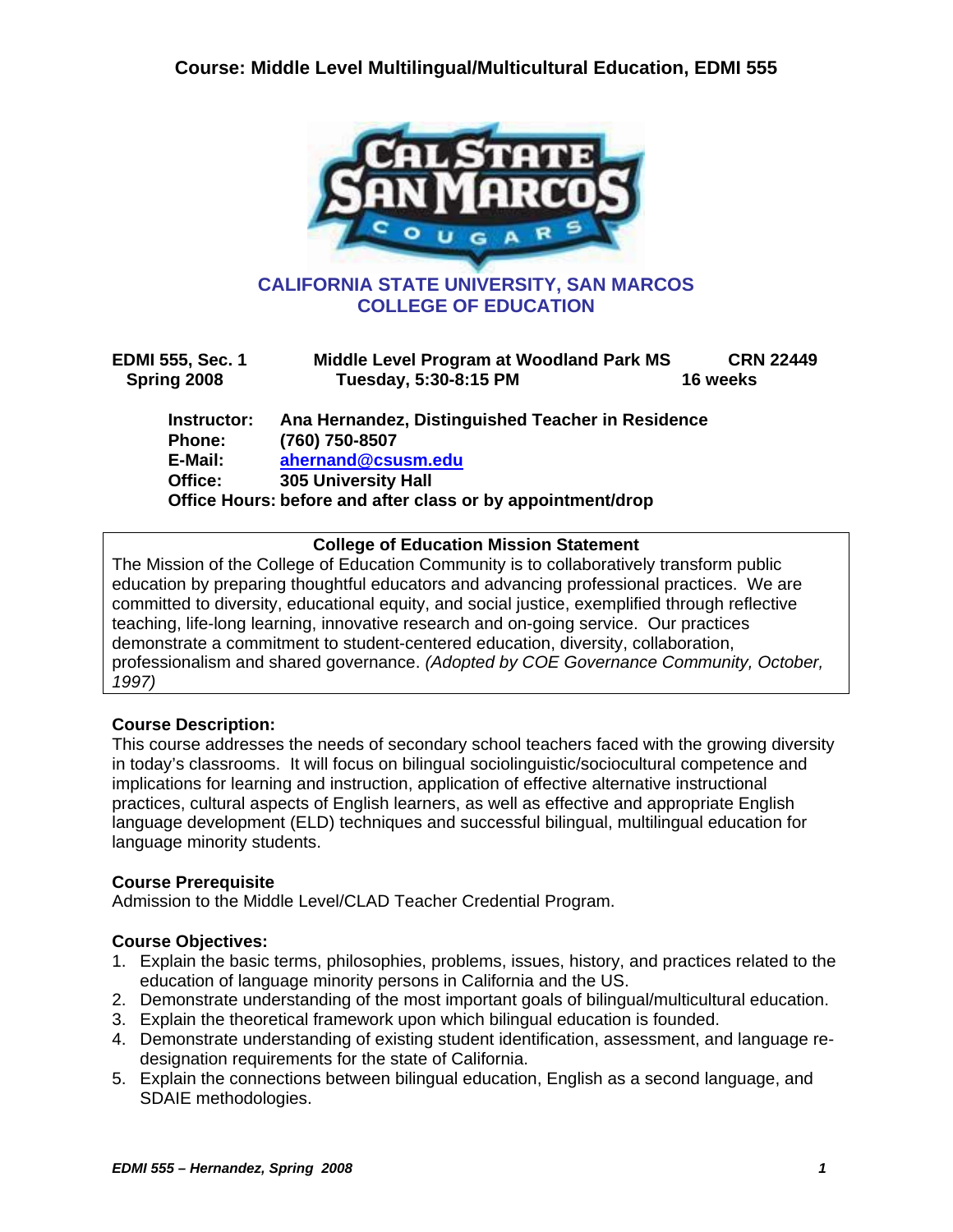- 6. Demonstrate understanding of multicultural education and the implications for curriculum, instruction, and educational policy.
- 7. Explain the meaning of culture, differentiated index, and the necessity for cultural convergence in schools.
- **8.** Use techniques to develop understand each individual student, create a more just & humane learning environment, & help students in their growth & development as human beings.

#### **Required Texts**

Echevarria, J., Vogt, M., and Short, D. (2008). *Making Content Comprehensible for English Language*  Learners: The SIOP Model, 3<sup>rd</sup> Edition. Boston, MA: Allyn and Bacon.

Other articles/materials: Professor will provide additional articles to read in class or before a class session

Register for TaskStream Electronic Portfolio at www.TaskStream.com for your TPEs

#### **ELD Standards For the 5th class session, you will need to download and bring the ELD standards to class.**

CDE. (1998) *English-Language Development Standards for California Public Schools K-12.* Sacramento, CA*.* may be purchased in a soft-bound cover for \$12.50. Ordering Information or use link below for a free download. ELD Standards are also available on TaskStream.

#### **Recommended Texts**

Herrel, A. and Jordan, M. (2008). 50 Strategies for Teaching English Language Learners, 3<sup>rd</sup> Edition. Upper Saddle River, New Jersey: Pearson Education, Inc.

Reiss, J. (2008*). 102 Content Strategies for Teaching English Language Learners, Teaching for Academic* 

 *Success in Grades 3-12*. Upper Saddle River, New Jersey: Pearson Education, Inc.

Vogt, M. and Echevarria, J. (2008). *99 Ideas for Teaching English Learners with The SIOP Model*. Boston, MA: Allyn and Bacon. (Companion to our textbook)

#### **Authorization to Teach English Learners**

This credential program has been specifically designed to prepare teachers for the diversity of languages often encountered in California public school classrooms. The authorization to teach English learners is met through the infusion of content and experiences within the credential program, as well as additional coursework. Students successfully completing the program receive a credential with authorization to teach English learners. (*Approved by CCTC in SB2042 Program Standards – August 2002*).

#### **Teacher Performance Expectation (TPE) Competencies**

The course objectives, assignments, and assessments have been aligned with the CTC standards for the Multiple and Single Subject(s) Credential. This course is designed to help teachers develop the skills, knowledge, and attitudes necessary to assist schools and district in implementing effective programs for all students. The successful candidate will be able to merge theory and practice in order to realize a comprehensive and extensive educational program for all students. The following TPE's are addressed in this course: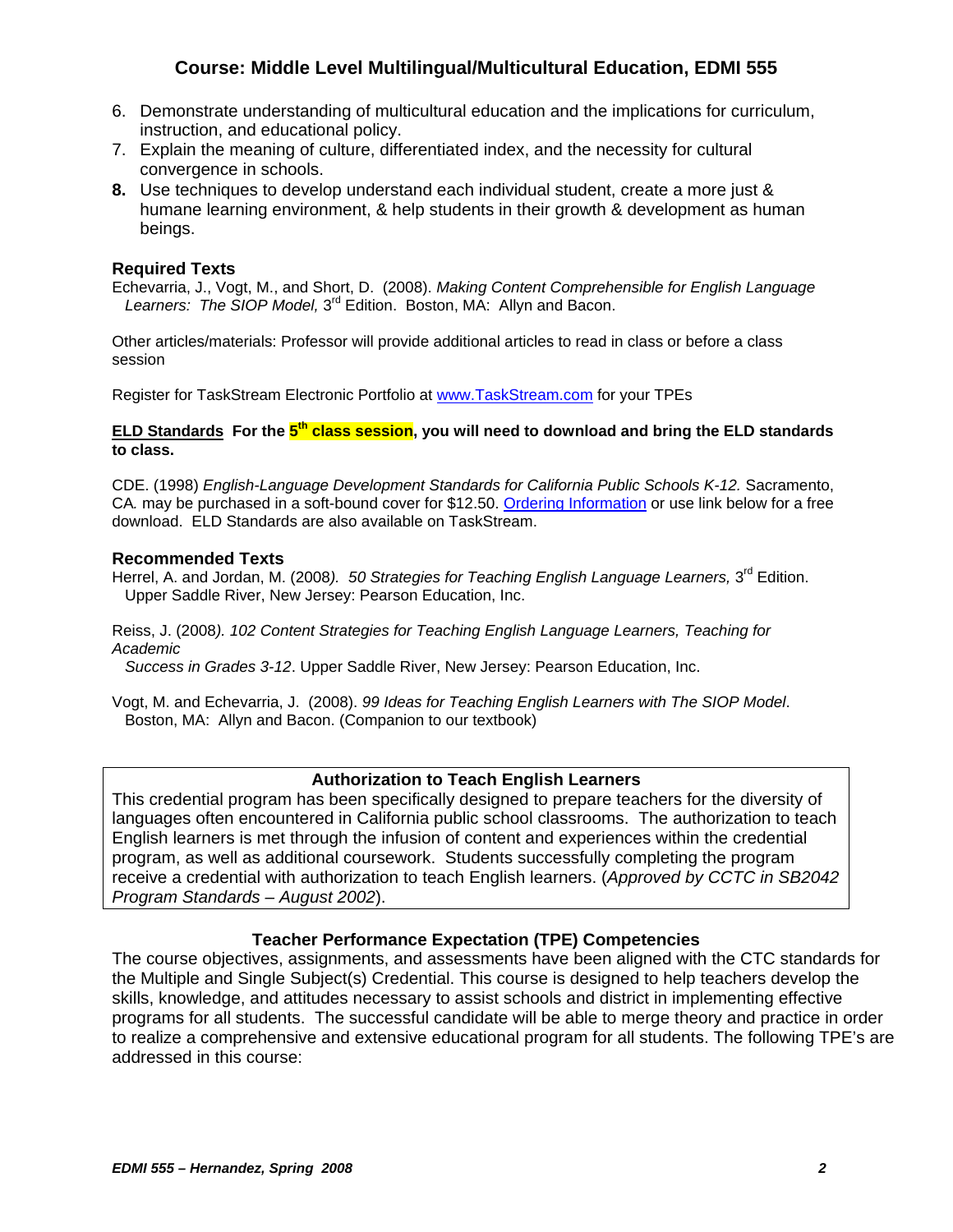## **TPE 7: Teaching English Learners**

- Understanding and applying theories, principles, and instructional practices for English Language Development
- Understanding how to adapt instructional practices to provide access to the stateadopted student content standards
- Drawing upon student backgrounds and language abilities to provide differentiated instruction

## **TPE 15**: **Social Justice and Equity**

- Valuing socially equitable teaching, learning, and schooling in a variety of organizational settings
- Incorporating pluralism and divergent perspectives on educating diverse students
- Democratizing public education to achieve social justice and equity

#### **CAL STATE SAN MARCOS - College of Education Attendance Policy**

Due to the dynamic and interactive nature of courses in the College of Education, all students are expected to attend all classes and participate actively. At a minimum, students must attend more than 80% of class time, or s/he may not receive a passing grade for the course at the discretion of the instructor. **Individual instructors may adopt more stringent attendance requirements**. Should the student have extenuating circumstances, s/he should contact the instructor as soon as possible. (*Adopted by the COE Governance Community, December 1997*).

## **Attendance: Professionalism / Disposition**

Students are expected to have read assigned materials by the date indicated in the syllabus, and should be prepared to discuss readings individually or in variously structured groups. The degree of your engagement in these processes forms the basis for points assigned. Regular attendance and full participation are expected, therefore, the above College Attendance Policy is amplified as follows:

### *If absent, please notify the instructor in writing (email) as soon as possible. Notification of absence does not warrant an excuse.*

- **1**. Missing more than 1 class meeting will result in the reduction of one letter grade.
- **2.** Arriving late/leaving early on more than 2 occasions will be equivalent to one absence.
- **3.** Critical illness and emergency situation will be considered/negotiated on a case-by case basis for extenuating circumstances.
- **4**. Student may negotiate to make up one absence.

Because this course is part of an accredited program that leads to professional certification, students are expected to demonstrate behavior consistent with a professional career. In particular students must:

### **Students with Disabilities Requiring Reasonable Accommodations**

Students with disabilities who require reasonable accommodations must be approved for services by providing appropriate and recent documentation to the Office of Disable Student Services (DSS). This office is located in Craven Hall 5205, and can be contacted by phone at (760) 750-4905, or TTY (760) 750-4909. Students authorized by DSS to receive reasonable accommodations should meet with their instructor during office hours or, in order to ensure confidentiality, in a more private setting.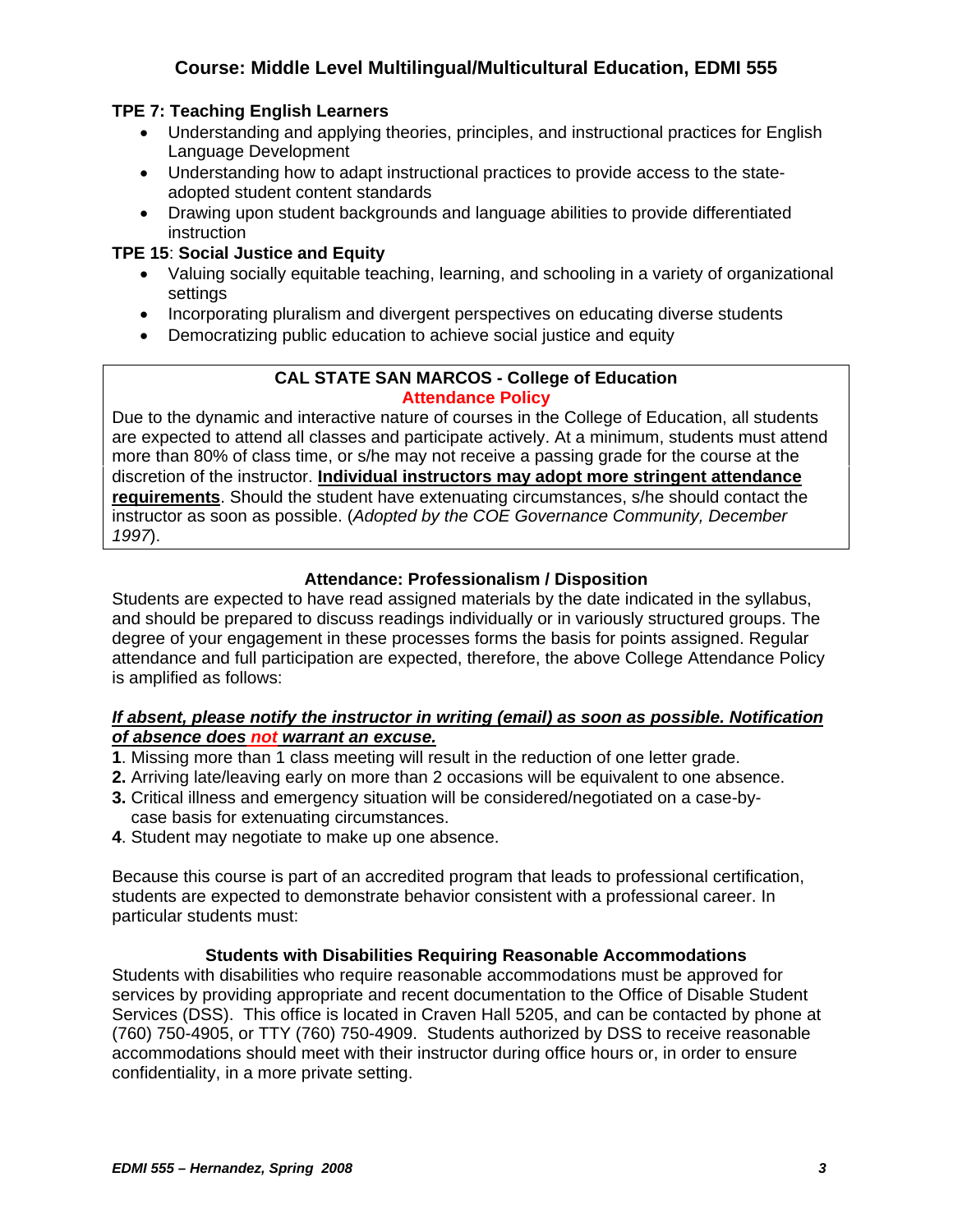### **CSUSM Academic Honesty Policy**

"Students will be expected to adhere to standards of academic honesty and integrity, as outlined in the Student Academic Honesty Policy. All written work and oral presentation assignments must be original work. All ideas/materials that are borrowed from other sources must have appropriate references to the original sources. Any quoted material should give credit to the source and be punctuated with quotation marks.

Students are responsible for honest completion of their work including examinations. There will be no tolerance for infractions. If you believe there has been an infraction by someone in the class, please bring it to the instructor's attention. The instructor reserves the right to discipline any student for academic dishonesty in accordance with the general rules and regulations of the university. Disciplinary action may include the lowering of grades and/or the assignment of a failing grade for an exam, assignment, or the class as a whole." Incidents of Academic Dishonesty will be reported to the Dean of Students. Sanctions at the University level may include suspension or expulsion from the University.

#### **Plagiarism:**

As an educator, it is expected that each student will do his/her own work, and contribute equally to group projects and processes. Plagiarism or cheating is unacceptable under any circumstances. If you are in doubt about whether your work is paraphrased or plagiarized see the Plagiarism Prevention for Students website http://library.csusm.edu/plagiarism/index.html. If there are questions about academic honesty, please consult the University catalog.

#### **Appeals**

Every student has the right to appeal grades, or appeal for redress of grievances incurred in the context of any class. Disputes may be resolved informally with the professor, or through the formal grades appeal process. For the latter, consult Dr. Kelly, Associate Dean.

#### **Writing**

In keeping with the All-University Writing Requirement, all 3 unit courses must have a writing component of at least 2,500 words (approximately 10 pages). Writing requirements for this class will be met as described in the assignments. **Use the Cal State San Marcos Writing Center (Kellogg 1103),** www.csusm.edu/writingcenter**.** This support service is available to all students.

#### **Course Requirements**

### **1. Prepare before class and complete all assignments on time**.

It is important that students are well prepared for course sessions by completing the readings and assignments scheduled before the class meeting. Unless otherwise negotiated with the instructor, all assignments are to be handed in on the due date. **Assignments not handed-in on due date will lose 10% of earned credit per day.** All assignments should be typed and double-spaced (yes, including the reading reflections). Students who wish to revise an assignment must negotiate the requirements of the revision and appropriate timeline to resubmit the work with the instructor. If you are absent when an assignment is due, you may submit the work via email, so that it is not counted late. Receipt of the assignment will be returned by the instructor.

#### **2. Use class time effectively.**

Take appropriate individual responsibility for your own learning in a democratic, collaborative, and reciprocal-learning environment. *Refrain from using laptops and other electronic devices for personal use during class or points will be deducted from your Professional Disposition grade.* The use of computers is strictly for our class purposes and when deemed appropriate. Must have laptops closed during all presentations and interactions as a courtesy to your classmates.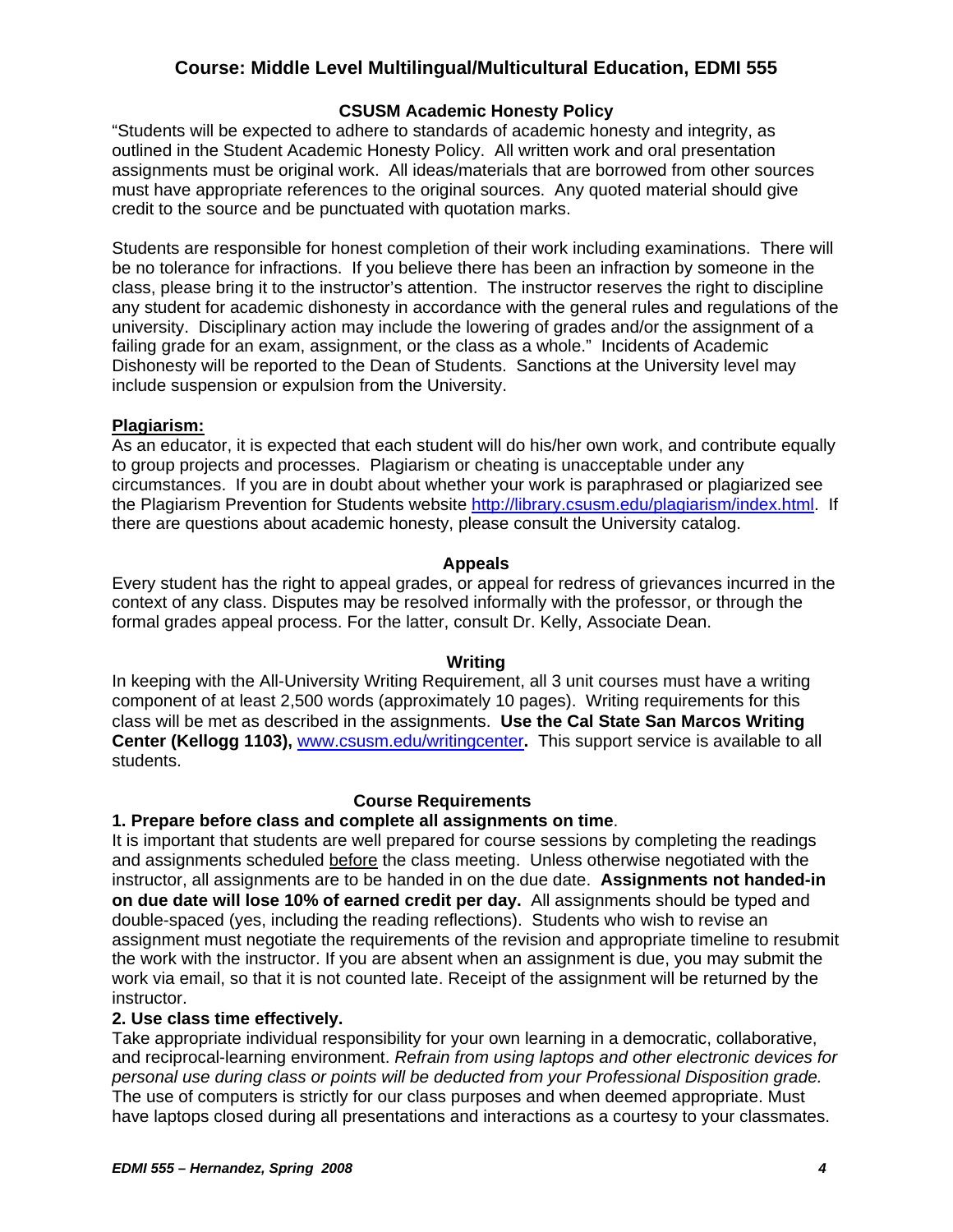#### **3. Interact professionally and collaborate responsibly with your colleagues**.

Teacher education is a professional preparation program and students will be expected to adhere to standards of dependability, respect, academic honesty, and writing achievement. All students are expected to participate in class activities and demonstrate reflective learning. Students who do not attend a class session, or do not participate in class activities will not receive attendance and participation points for that session Professional Disposition).

#### **Course Requirements**

- Attendance, Participation, & Professional Disposition (instructor's discretion) 10 points • 5 Reflections with *Where I Come From*…Poem 25 points • ELL/Immigrant Interview 15 points • ELD/SDAIE Lesson Observation & Write-up 15 points • Multicultural Resources & SDAIE "Unit" Plan (Critical Assessment Plan) 25 points
- Reflective Statements for TPE 7 &15 with artifacts attached (SDAIE Unit plan) 10 points (TPE must be on TaskStream to receive points) \_\_\_\_\_\_\_\_\_\_\_\_\_\_\_

| Grading      |           |    |           |               |
|--------------|-----------|----|-----------|---------------|
|              | $87 - 89$ | B+ | $77 - 79$ |               |
| $95 - 100$ A | $83 - 86$ |    | $73 - 76$ | $60 - 69$ D   |
| $90 - 94$ A- | 80 – 82   | B- | $70 - 72$ | 59 or lower F |

### **Course Assignment Descriptions**

Note: The following is a concise explanation of tentative assignments for this course. Detailed instructions and rubrics for course assignments will be provided in class. If there is a strong possibility that the instructor needs to modify some of these assignments to meet the needs of the class, all students will be kept aware of any changes well in advance of any due date.

**1. Professional Disposition: Attendance, Punctuality, & Class Participation 10 points** The purpose is for students to be well prepared for course sessions and participate in activities and assignments. These points will be awarded at the instructor's discretion. At a minimum, students must attend more than 80% of class time, or s/he **may not receive a passing grade** for the course. Should the student have extenuating circumstances, s/he should contact the instructor as soon as possible. *Notification of absence does not warrant an excuse.*

## **2. Two Personal Reflections, Poem, and Three Reading Journals 25 points**

**Personal Reflections**: The purpose of these writings are to provide background information, feedback or progress on your experiences with ELLs, as well as a context for our class topics & discussions. Provide an honest description, explain your point of view, and pose questions related to the work you are doing related to second language learners. Students will also create a poem in class during a lesson demonstration. More explicit directions with a rubric for grading your work will be shared in class. Reflections should be typed, double-spaced, maximum of 1 page in length. Poem should be typed and submitted with the first reflection. Work will be submitted to the instructor in class on the due date. Late reflections will be marked down.

**Reading Reflections**: The purpose of this assignment is to reflect on your readings prior to class and bring notes for group discussions. The *SIOP* Textbook has 11 chapters. You will read assigned chapters prior to class discussions; however, you only need to write a one page reading reflection to 3 of the assigned readings, your choice. In the reading journals your will write the answer to one of the end of chapter questions (one paragraph) and also write a commentary to the teaching scenarios presented in the chapter (one paragraph). Journals

Total 100 points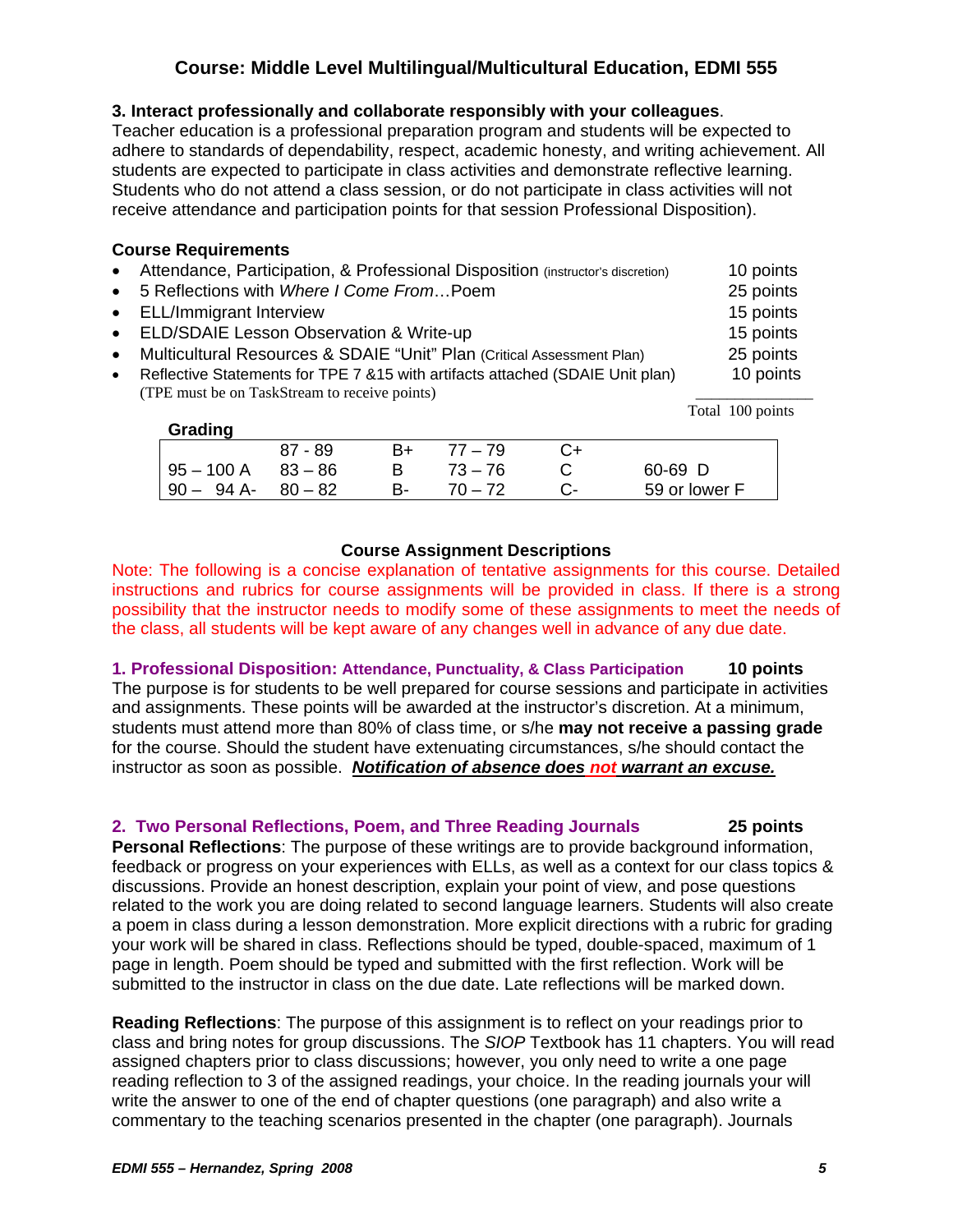should be typed, double-spaced, maximum of 1 page in length. Work will be submitted to the instructor in class on the due dates. Late reflections will be marked down.

#### **3. ELD / SDAIE Lesson Observation (field work)** *15 points*

## The purpose of this assignment is for you to see sheltered English instruction in action and to observe the strategies teachers implement during instruction, as well as the engagement and

interaction of all the students.

**Part 1** – You will *observe* an ELD or SDAIE lesson at a school site. You will collect and document evidence of any instructional modifications made during the lesson to provide comprehensible input, build background knowledge, scaffold instruction, address content & language objectives, build vocabulary, adapt the materials/curriculum, and provide student interaction for English language learners (ELLs) in the class. Please copy & use the checklist in your *SIOP Textbook* on pages 228-230 to guide you as you observe the lesson.

**Part 2** - In your *write-up* explain your observations and discuss how (no lesson is perfect) you would modify the lesson and/or activities observed in light of the information and knowledge gained in the course and your *SIOP Textbook*. Please, structure your write-up as follows:

- (1) use *SIOP* checklist during your observation and attach to your write-up
- (2) state program (bilingual, sheltered inst., structured immersion, etc.), , grade level, & content/subject
- (3) describe how teacher used SDAIE strategies during the lesson
- (4) describe how students were engaged and used second language in the lesson/activities
- (5) explain if the lesson observed used effective SDAIE strategies, or explain how you would modify the lesson/activities to better serve the needs of the ELLs
- (6) proofread: spelling, grammar & punctuation; length 2-3 pages maximum
- (7) submit your observation tool and write up on due date to instructor in class

More information on the criteria and expectations of this assignment will be explained in detail in class. A rubric will be shared for scoring this assignment. Late work will be marked down.

### **4. ELL/Immigrant Interview 15 Points**

The purpose of this assignment is to better understand the life of an English language learner and/or immigrant living in our country. You will interview an individual who has learned or is learning English as a second language. This person can be a student or someone you know (co-worker, neighbor, hairdresser, friend, doctor, landscaper, mechanic, librarian, your child's friend, etc.) Through the interview process, you will find out how the person acquired/is acquiring English and any challenges/successes faced by immigrants as they learn a new language and culture. Guideline for the interview questions and a rubric for scoring this assignment will be shared in class. Assignment will be submitted in class; length 2-3 pages maximum. More information on the criteria and expectations of this assignment will be explained in detail in class. A rubric will be shared for scoring this assignment. Late work will be marked down.

### **5. Multicultural SDAIE Unit Plan 25 Points**

#### **IMPORTANT: This is the Critical Assessment Task that will be submitted with your TPEs 7 & 15 on TaskStream at the end of the course.**

The purpose of this assignment is to apply the Specially Designed Academic Instruction in English (SDAIE) methodologies and principles discussed in class and explained in your *SIOP*  Textbook by creating a Multicultural SDAIE "unit plan" appropriate for English language learners at various proficiency levels (*you must address at least 3 ELD levels*). You may work in a group of 2-4 students to create the unit and calendar. Together you will design a 4 week interdisciplinary approach for an in depth thematic study of multicultural lessons/activities. Each

group member will then write out his/her own SDAIE lesson plans as part of the "unit" for his/her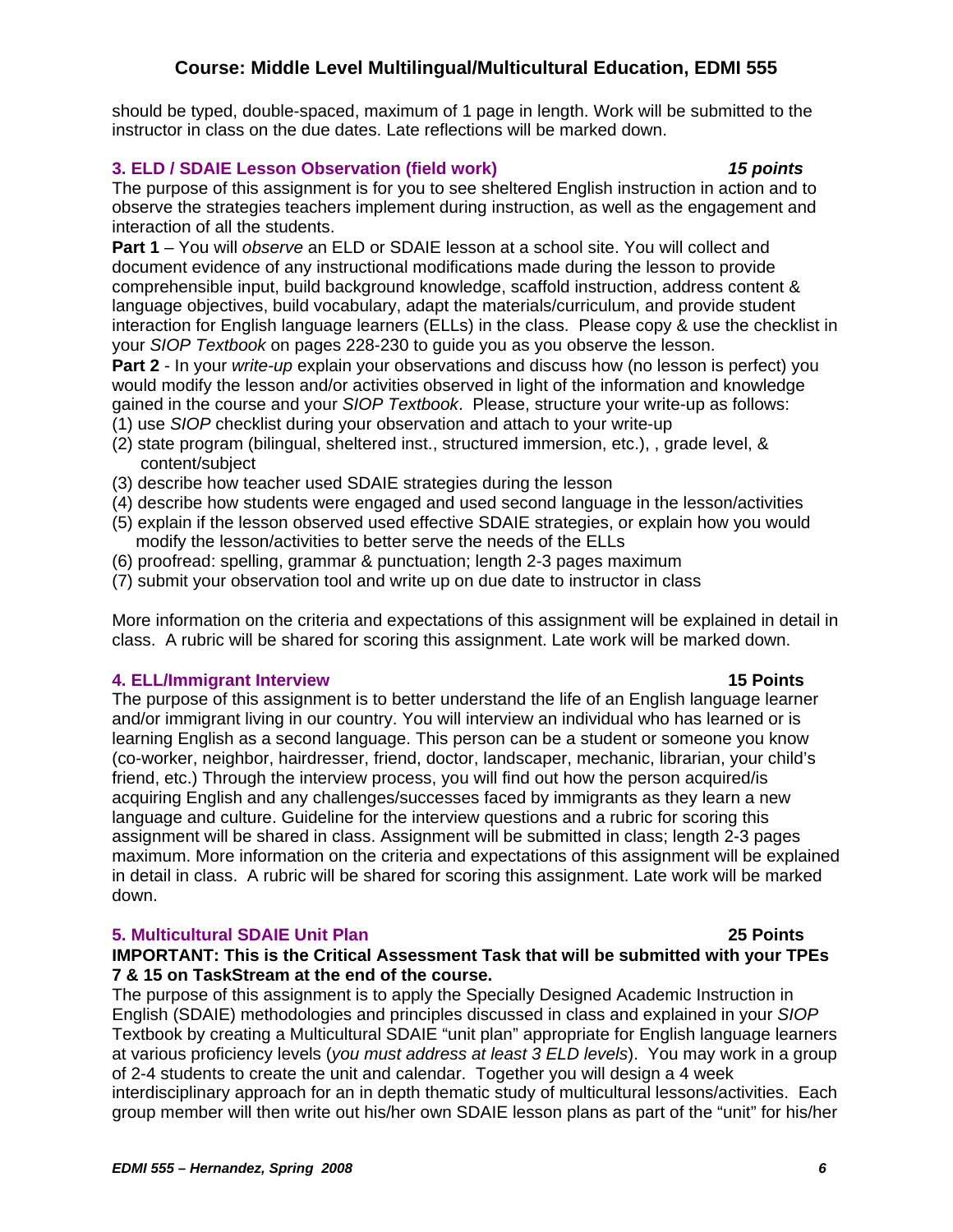content area. The "unit" is defined as a one week (5 day) development of lessons/activities, which includes one complete SDAIE lesson plan for Monday as stated below, followed by descriptions of activities, differentiated instruction, and assessments related to the main lesson for the following days of the week (Tuesday-Friday). Reminder: SDAIE strategies are used to teach English to second language learners through the use of content instruction. Our goal is to teach both, English & content. **Technical Assistance**: we will dedicate part of our class sessions to work on the unit plan in your groups and apply what you have learned from the readings, class discussions, and SDAIE observation lesson. As part of your professional disposition grade for the class, you are expected to attend all working sessions and actively participate. Please, bring your *SIOP* Textbook, notes/drafts, standards, and multicultural resources in order to use class time effectively. *This assignment must address TPEs 7 & 15.*

**IMPORTANT: For Middle Level cohort students this assignment is in combination with your EDMI 512 course with Daniels/Ingalls. For Special Education students joining our class this spring, this assignment will only cover the objectives and requirements for this EDMI 555, not in combination with any other course. Please, note due dates for this assignment are different for each of the cohorts on the syllabus. We will discuss in class.**

#### **Multicultural SDAIE Unit Plan must include the following:**

#### **1. Calendar**

Group will develop a monthly calendar of lessons and activities to incorporate their subject area instruction in an interdisciplinary thematic approach. A well coordinated calendar will develop a clear plan of topics/activities for each subject area with an integration of assessments.

#### **2. Main Lessons**

Each member will write up a main lesson for his/her content area unit and a statement on how you met your TPEs with this SDAIE Unit Plan.

#### **3. Follow-up Lessons**

Each member will write out 4 short follow-up lessons for the main lesson of the unit (SDAIE strategies, activities, differentiated instruction, and assessments related to the 3 levels of ELD).

#### **4. Multicultural Resources**

Each member will collect multicultural resources (books, websites, text sets, etc.), to use in their SDAIE unit plan based on the theme for social justice and equity. *Resources must address TPEs 7 and 15.* The following questions should help guide your selection of multicultural resources:

- Do resources provide ELLs access to the core curriculum & ELD language objectives?
- Do resources help scaffold instruction to attain the content standard in an equitable classroom?
- Do resources promote social justice and equity?
- Do resources help your students see themselves & feel as if they are part of the culture of the school?
- How well does each resource relate/connect to the multicultural theme, content standards, and to the other resources selected for the unit?

### **5. Presentations**

Each group will have 15-20 minutes to present an activity from their SDAIE Unit Plan*.*  Presentation is vivid, engaging, and incorporates use of visual aids. Unit plans will be submitted in a well organized and bound format to the instructor the day of your presentation. Poster/Table session with your materials will be part of your presentation.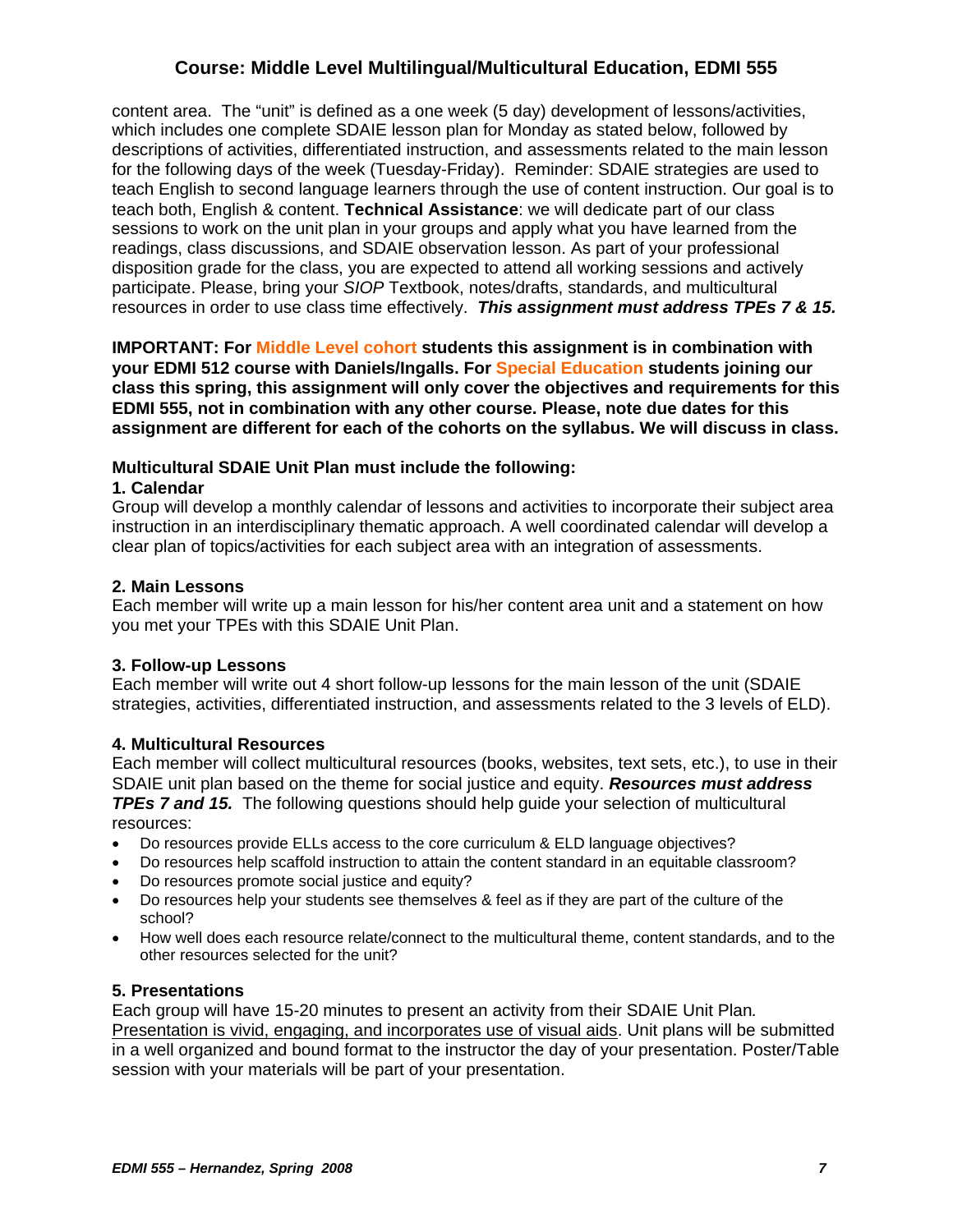More information on the criteria and expectations of this assignment will be explained in detail in class. A rubric will be shared for scoring this assignment. Late work will be marked down.

#### **6. TPEs 7 & 15 Reflective Statements and Artifacts 10 points**

This course requires that you address the TPEs listed above for your *TaskStream Electronic*  **Portfolio**. Write a cogent reflective essay of approximately 250-350 words. The reflection provides evidence that you have met TPEs 7 & 15. The TPEs are to be submitted, responded to, and archived via TaskStream with your Multicultural SDAIE Lesson Plan as the main artifact/attachment (Critical Assessment Task). In addition to the unit plan, you may attach other artifacts which also support your TPEs.

Each TPE reflective statement must include a paragraph for each of the following (COE format):

- 1. a description of the teacher candidate's learning with respect to the specific TPE being addressed (refer to *TPEs-at-a-Glance with Salient Features http://lynx.csusm.edu/coe/fieldExperience/index.asp* )
- 2. an analysis of how the attached artifact is evidence of that learning
- 3. a reflection describing personal significance of this learning, next steps in the journey toward continuing to meet this TPE, and how it will make you a highly qualified teacher

Please be succinct in your writing; more is NOT better. State your ideas clearly and keep them grounded in the evidence of your learning as represented by your artifacts. When you submit your TPE responses, you will receive feedback from the instructor that asks for revisions or says that you are "done." You will not get full credit for this assignment if you are asked to revise and you do not. Please continue to check your Taskstream portfolio until the instructor says you are done with each TPE response for the course. More information on the criteria and expectations of this assignment will be explained in detail in class. A rubric will be shared for scoring this assignment. Late work will be marked down.

#### For Technology Assistance:

http://lynx.csusm.edu/coe/eportfolio/index.asp

This will take you to the CSUSM COE website where you can get help with how to create your electronic portfolio and information on the required elements.

#### http://www.taskstream.com

This is the TaskStream home page where you will register for TaskStream and return to when working on your electronic portfolio

#### **Technology: Student Help Desk 750-6505**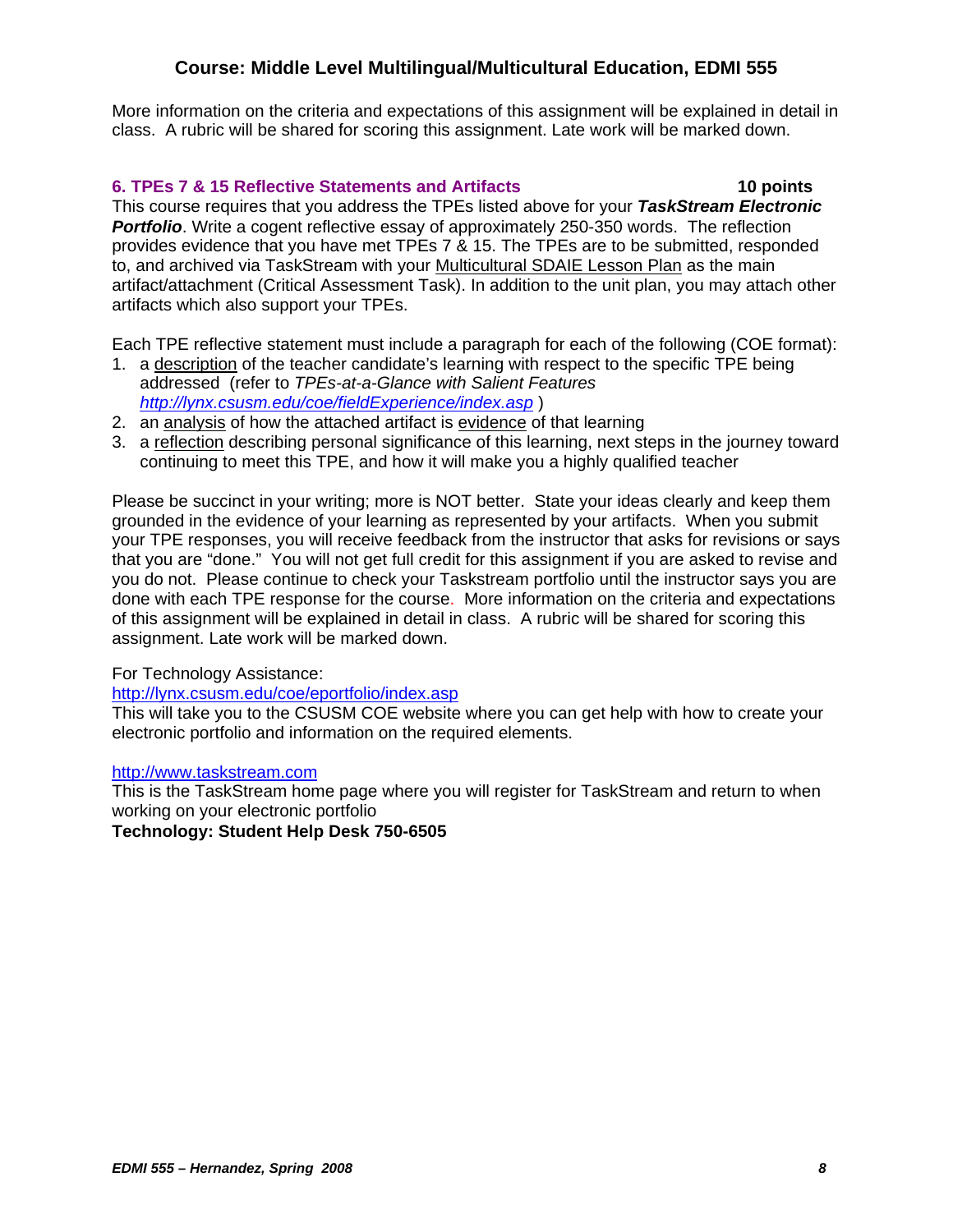**Course Outline, EDMI 555, Spring 2008, Instructor - Hernandez Tentative Timeline Subject to Change Pending on "Teachable" Moments.** 

**Syllabus may be modified at any time in response to the needs & interests of the class. As I like to take advantage of the strengths and challenges that each individual class may have, there may be revisions on how the readings will progress. I will keep everyone well-informed of any changes of dates, modifications of projects, additional articles, or deletions.**

| <b>Date</b>       | <b>Topic</b>                                                                         | <b>Assignment</b>                                           |
|-------------------|--------------------------------------------------------------------------------------|-------------------------------------------------------------|
| Session 1         | <b>Community of Learners/ Valuing Cultural Identity</b>                              | Textbook - SIOP Model:                                      |
| Tues., Jan. 22    | Introduction / Overview / Syllabus<br>$\bullet$                                      | Ch. 1 "Sheltered Instruction"                               |
|                   | <b>Explain Reflection 1 Assignment</b><br>$\bullet$                                  | Ch. 2 "Lesson Preparation"                                  |
|                   | Who are English Language Learners?<br>$\bullet$                                      |                                                             |
|                   | Linguistically, culturally, demographically                                          | Bring copy of syllabus and your ideas,                      |
|                   | Classroom culture & teacher's role                                                   | issues/concerns, questions on how to best meet              |
|                   | <b>ELLs' Schooling Experiences</b>                                                   | your needs in regards to teaching ELLs.                     |
|                   | Rubinstein-Avila, "Conversing with Miguel"                                           |                                                             |
|                   | Portrait of migrant families, Jimenez, The Circuit<br>$\bullet$                      |                                                             |
|                   | Where I come fromLesson Demonstration &<br>$\bullet$                                 |                                                             |
|                   | <b>SDAIE Lesson Preparation</b>                                                      |                                                             |
| Session 2         | <b>Supporting Second Language Acquisition</b>                                        | Textbook - SIOP Model:                                      |
| Tues. Jan. 29     | <b>Theoretical Frameworks</b>                                                        | Ch. 3 "Building Background"                                 |
|                   | Types of Programs (Goals, Designs)<br>$\bullet$                                      | Ch. 4 "Comprehensible Input"                                |
|                   | Historical Overview of Bilingual Education<br>$\bullet$                              |                                                             |
|                   | Social, Political, & Legal Foundations<br>$\bullet$                                  | Due: "Where I Come From Poem"                               |
|                   | <b>Current Political Challenges &amp; Legal Mandates</b><br>$\bullet$                | <b>Due: Personal Reflection 1</b>                           |
|                   | SDAIE - Building Background Knowledge and<br>$\bullet$                               |                                                             |
|                   | Comprehensible input                                                                 | Due: Reading Journal for chapters 2, 3, or 4                |
|                   | Teacher Scenarios & videos<br>$\bullet$                                              | (Reminder: you need to submit 3 reading                     |
|                   | Olsen, "Learning English"<br>$\bullet$                                               | journals during the course- you can select                  |
|                   | <b>Explain ELL/Immigrant Interview</b>                                               | the chapters)                                               |
| orSession 3       | No class meeting: Work on Field Assignment                                           | Textbook - SIOP Model:                                      |
| Tues., Feb. 5     | Interview an ELL and/or immigrant/refugee to this                                    | Ch. 5 "Strategies"                                          |
| <b>Field Work</b> | country in your community, workplace, or family. Write                               |                                                             |
|                   | up assignment using guideline.                                                       |                                                             |
| Session 4         | Techniques, Strategies, & Linguistic Needs                                           | Textbook - SIOP Model:                                      |
| Tues., Feb.12     | SDAIE - Strategies for Reading & Writing in<br>$\bullet$                             | Ch. 6 "Interaction"                                         |
|                   | Content Areas; Student Interaction & Grouping                                        |                                                             |
|                   | Teaching scenarios & videos<br>٠                                                     | Due: Interview with ELL/Immigrant                           |
|                   | Scarcella, "Academic English"<br>$\bullet$                                           |                                                             |
|                   | How to use textbooks for instruction with ELL<br>$\bullet$                           | Due: Reading Journal for chapters 5 or 6                    |
|                   | Explain SDAIE/ELD Lesson Observation" and<br>$\bullet$                               | (Reminder: you need to submit 3 reading                     |
|                   | Write-up; Explain SIOP: Sheltered Instructional                                      | journals during the course- you can select                  |
|                   | <b>Observation Protocol</b>                                                          | the chapters)                                               |
| Session 5         | <b>Informing Instructional Decisions</b>                                             | Textbook - SIOP Model:                                      |
| Tues., Feb.19     | Matching Students with Program Placement<br>$\bullet$                                | Ch. 7 "Practice/Application"                                |
|                   | Home Language Survey<br>$\circ$                                                      | Ch. 8 "Lesson Delivery                                      |
|                   | Student Identification & Placement<br>$\circ$                                        |                                                             |
|                   | <b>CELDT Assessment &amp; Results</b>                                                | Due: Download & bring ELD Standards @<br><b>CDE</b> Website |
|                   | English Language Development Standards<br>$\bullet$<br>Proficiency levels<br>$\circ$ |                                                             |
|                   | SDAIE - Lesson Delivery/Template, Practice &<br>$\bullet$                            | Due: Reading Journal for chapters 7 or 8                    |
|                   | Application; Differentiating Instruction /                                           | (Reminder: you need to submit 3 reading                     |
|                   | <b>Accommodating Learners</b>                                                        | journals during the course-you can select                   |
|                   | Teaching scenarios & videos                                                          | the chapters)                                               |
| Session 6         | No Class meeting: Work on Field Assignment                                           | Bring a copy of your SIOP Sheltered Instruction             |
| Tues., Feb. 26    | <b>SDAIE/ELD Lesson Observation</b>                                                  | Observation Protocol (checklist) to your                    |
| <b>Field Work</b> | Use time for visitation pending on confirmed day & time                              | observation and also take notes.                            |
|                   | from school site. We need to be flexible. Write                                      |                                                             |
|                   | observation based on guidelines given in class.                                      |                                                             |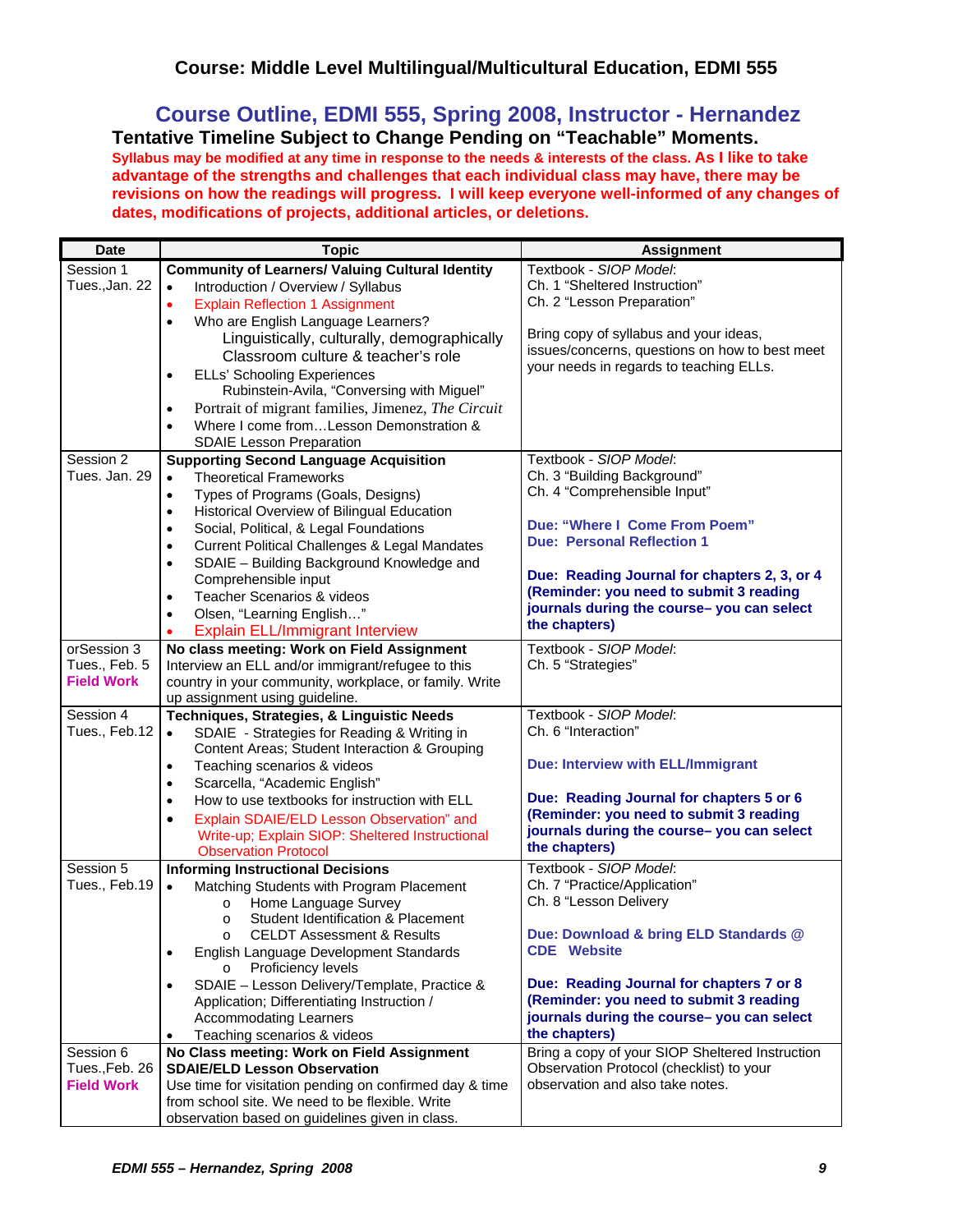| Session 7         | <b>Assessing Learning to Guide Instructional Practices</b>      | Textbook - SIOP Model:                          |
|-------------------|-----------------------------------------------------------------|-------------------------------------------------|
| Tues., Mar. 4     | SDAIE - Formal & Informal Assessments;<br>$\bullet$             | Ch. 9 "Review & Assessment"                     |
|                   | <b>Accountability Systems</b>                                   |                                                 |
|                   | Teaching Scenarios & videos<br>$\bullet$                        | Due: Reading Journal for chapter 9              |
|                   | <b>From Theory into Practice</b>                                | (Reminder: you need to submit 3 reading         |
|                   | Debrief/Discuss ELD/SDAIE Observations                          | journals during the course-you can select       |
|                   | Cognitive Academic Language Learning Approach<br>$\bullet$      | the chapters)                                   |
|                   | (CALLA) for Content Instruction                                 |                                                 |
|                   | Closing the GAP on Student Performance<br>$\bullet$             |                                                 |
|                   | Freeman, "Older English Learners"<br>$\circ$                    |                                                 |
|                   | Explain "SDAIE Multicultural Unit Plan, Poster                  |                                                 |
|                   | Session & Presentation of Activity"                             |                                                 |
|                   |                                                                 |                                                 |
|                   | Writer's Workshop in groups - MC Lessons/Unit Plan              |                                                 |
| Session 8         | NO Class Meeting: Collect information for                       |                                                 |
| Tues, Mar. 11     | lessons/unit plan to bring next week to class; look at          |                                                 |
| <b>Field Work</b> | textbooks or internet for lesson ideas                          |                                                 |
|                   | Writer's Workshop - Brainstorm, gather information              |                                                 |
| Session 9         | <b>Special Education Issues Regarding ELLs</b>                  | Textbook - SIOP Model:                          |
| Tues, Mar. 18     | SDAIE - Special Ed.& accommodations                             | Ch.10 "Special Ed. and ELLs"                    |
| <b>CSUSM,</b>     | Visit Barahona Center & Curriculum Room, CSUSM                  |                                                 |
| Kel 5102          | Writer's Workshop - SDAIE MC Unit Plan                          | <b>DUE: ELD / SDAIE Observation Write-up</b>    |
|                   | Student group work & conferences with instructor                |                                                 |
|                   | Bring necessary materials to develop unit plan<br>$\circ$       | Due: Reading Journal for chapter 10             |
|                   |                                                                 | (Reminder: you need to submit 3 reading         |
|                   |                                                                 | journals during the course- you can select      |
|                   |                                                                 | the chapters)                                   |
| Session 10        | <b>Beyond our Classrooms</b>                                    | Quezada, et.al, "Latino Parents"                |
| Tues, Mar. 25     | Involving Parents, Families, and Communities                    |                                                 |
| <b>CSUSM,</b>     | Border Pedagogy - Classrooms Across Borders                     | DUE: Bring your sample MC unit plan work in     |
| Kel 5102          |                                                                 | progress for feedback                           |
|                   | Writer's Workshop - SDAIE MC Unit Plans                         |                                                 |
|                   |                                                                 |                                                 |
|                   | Student group work & conferences with instructor                |                                                 |
|                   | Bring necessary materials to develop unit plan<br>$\bullet$     |                                                 |
| Mar 31-Apr. 4     | <b>Spring Break</b>                                             | <b>ENJOY!!</b>                                  |
| Session 11        | <b>Writer's Workshop</b>                                        | Conferences with instructor about unit plans.   |
| Tues. Apr. 8      | Work on SDAIE MC Unit Plans<br>$\bullet$                        | <b>DUE: Bring your sample work for feedback</b> |
|                   | $\circ$                                                         |                                                 |
|                   | Student group work<br>Conferences with instructor<br>$\circ$    |                                                 |
|                   |                                                                 |                                                 |
|                   | Bring necessary materials to develop unit plan                  |                                                 |
|                   | <b>Explain Reflection 2 Assignment</b>                          |                                                 |
| Session 12        | NO Class Meeting: Writer's Workshop                             |                                                 |
| Tues. Apr. 15     | Independent or Group Work Outside of Class                      |                                                 |
| <b>Field Work</b> | Prepare for Poster Session<br>$\circ$                           |                                                 |
|                   | Continue work on SDAIE MC Unit Plans<br>$\circ$                 |                                                 |
| Session 13        | Finalize unit plan with instructor                              | <b>DUE: Reflection 2</b>                        |
| Tues. Apr. 22     | Prepare for Poster Session<br>$\circ$                           |                                                 |
|                   | Finalize differentiation of instruction for SDAIE MC<br>$\circ$ |                                                 |
|                   | Unit Plans; Student group work; Conferences with                |                                                 |
|                   | instructor                                                      |                                                 |
|                   | Explain TPEs 7 & 15 Statements.<br>$\circ$                      |                                                 |
|                   | Draft statements & get peer feedback.                           |                                                 |
| Session 14        | No Class Meeting: Writer's Workshop                             | Due: By April 30 on TaskStream, post Final      |
| Tues. Apr. 29     | Complete SDAIE MC Unit Plan/Poster Session<br>$\circ$           | copy of TPEs 7 & 15 reflective statements       |
| <b>Field Work</b> | Complete TPEs 7 & 15 Statements and<br>$\circ$                  | with all corrections & artifacts on             |
|                   | upload them onto TaskStream by tomorrow                         | TaskStream. Ask for my feedback to receive      |
|                   |                                                                 | credit for assignment.                          |
| Wed. Apr. 30      | ML cohort turns in MC Unit Plan to Daniels/Ingalls'             | Due: Middle Level cohort's unit plan to         |
| No class,         | class tonight. ML cohort unit plan is a combined                | Daniels/Ingalls tonight.                        |
| just work due     | assignment with this other course. Spec. Ed.                    |                                                 |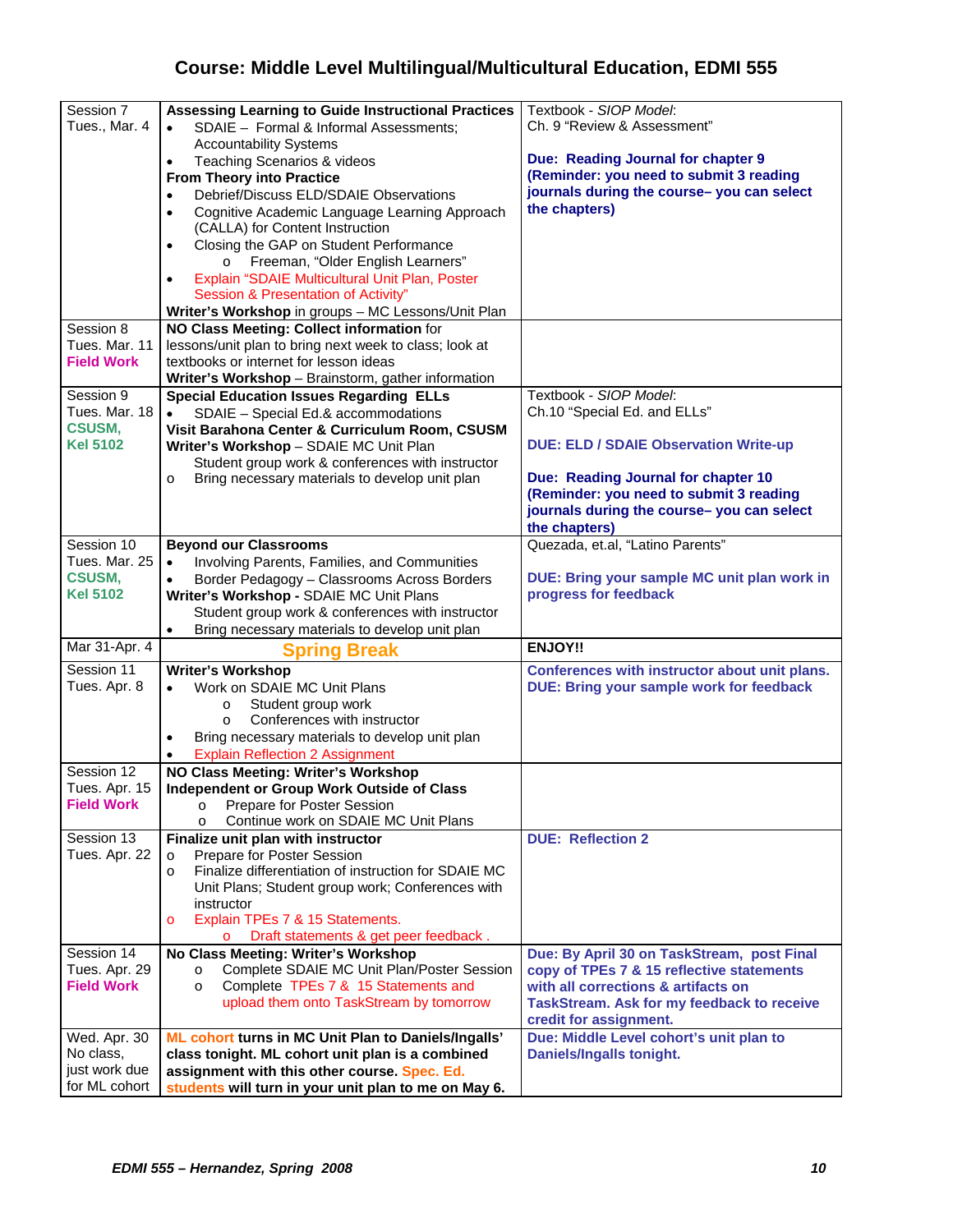| Session 15<br>Tues. May 6 | Teaching & Learning - Time to Practice<br>Celebration - Poster/Table Session of MC Units<br>Presentation of one activity from your MC unit per<br>group<br><b>Course Evaluations</b> | Due: SDAIE Activity presentation from<br><b>Multicultural Unit Plan and Poster/Table</b><br><b>Celebration - all students</b><br>Due: Spec. Ed. students' MC Unit Plan to<br>Hernandez tonight. |
|---------------------------|--------------------------------------------------------------------------------------------------------------------------------------------------------------------------------------|-------------------------------------------------------------------------------------------------------------------------------------------------------------------------------------------------|
|                           | Enjoy your Summer! ©                                                                                                                                                                 |                                                                                                                                                                                                 |

#### **REMINDERS:**

We will dedicate (as needed) part of our sessions to work on our assignments in class. As part of your professional disposition grade for the class, you are expected to attend all workshop sessions, come prepared, and actively participate. Please, bring your *SIOP* Textbook, notes/drafts, standards, and resources in order to use class time effectively.

Please, come well prepared for course sessions by completing the readings and assignments scheduled before the class meeting. **Hard copies of all assignments are to be handed in on the due date in class.**